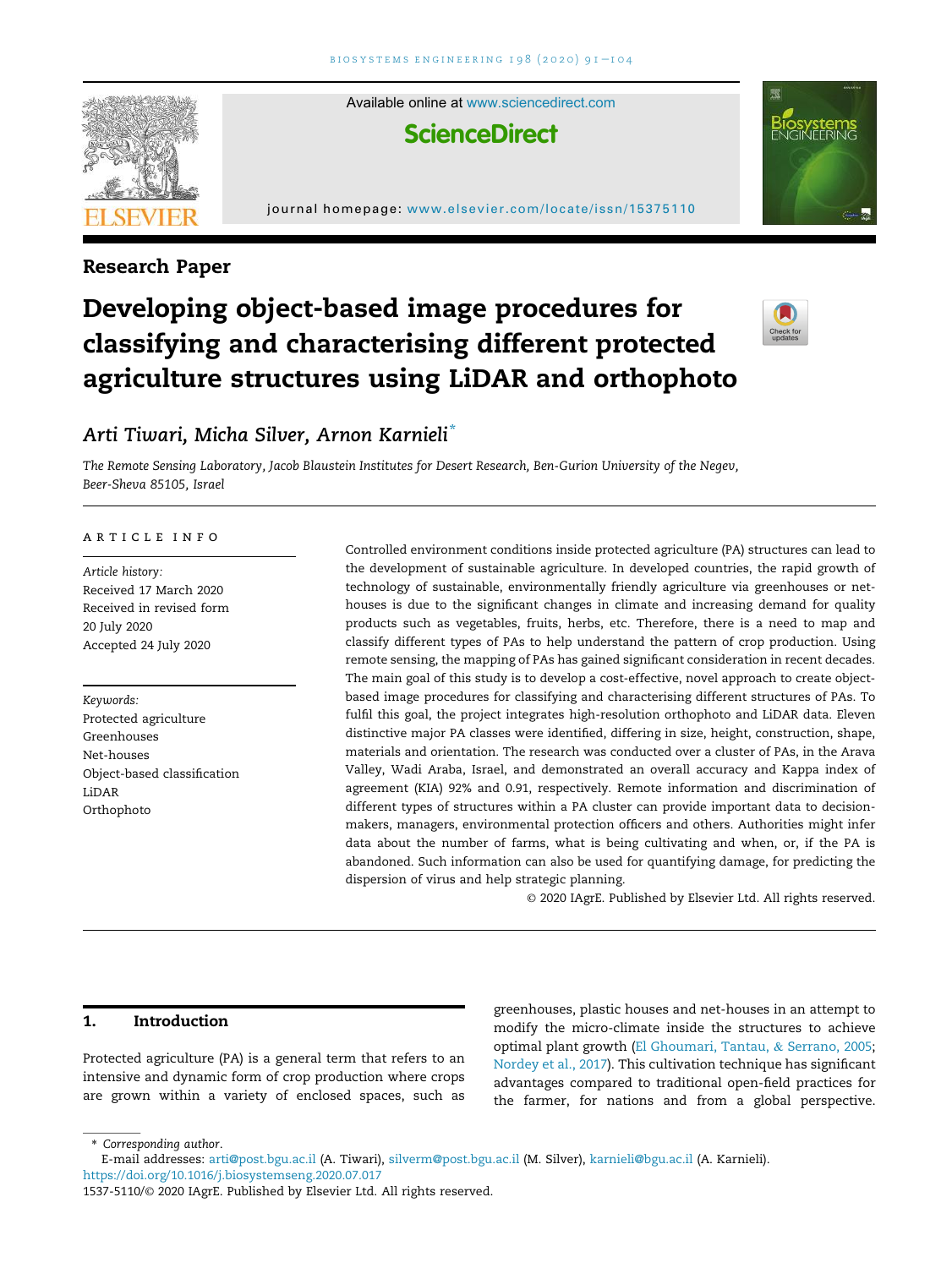| Nomenclature |                                  |
|--------------|----------------------------------|
| PA.          | Protected Agriculture            |
| LiDAR        | Light Detection and Ranging      |
| KI A         | Kappa index of agreement         |
| OBIA         | Object-based Image Analysis      |
| RGB          | $Red-Green-Blue$                 |
| <b>DTM</b>   | Digital Terrain Model            |
| DSM          | Digital Surface Model            |
| nDSM         | Normalised Digital Surface Model |
| HM           | Height Model                     |
| SM           | Slope Model                      |
| GPS          | Global Positioning System        |
|              |                                  |

Intensive agriculture in PAs needs fewer running expenses in terms of water and chemicals. Furthermore, yield and quality can be substantially increased and improved in comparison with open field production [\(Rouphael, Kyriacou, Petropoulos,](#page-13-2) [De Pascale,](#page-13-2) & [Colla, 2018\)](#page-13-2). Farmers may also benefit by controlling the timing of the production, thus marketing their products out of season when the prices are higher. Also, affordable and sustainable PA structures, in marginally nonproductive areas, could alleviate global problems of water scarcity and food security.

PAs are intended mainly for screening and reducing excessive sunlight and controlling the micro-climate (humidity, temperature, ventilation, air composition) and reducing damages caused by radiation, hot or cold weather, wind, snow and hail [\(Ben-Yakir, Antignus, Offir,](#page-12-0) & [Shahak,](#page-12-0) [2012\)](#page-12-0). In greenhouses,  $CO<sub>2</sub>$  can be controlled and enriched for improved photosynthesis [\(Katzir, 2015\)](#page-13-3). PAs are designed for saving irrigation water, fertiliser and pesticides. Net covering can protect from birds, pests and insects, as well as diseases and viruses.

There is a wide range of PAs that can be distinguished by their type, height, material, density, colour, shape and design, as well as the crops cultivated. Type is principally referred to either as a greenhouse or net-house. Three levels of PA heights are known  $-$  mulch is a non-elevated layer of synthetic material that covers the soil surface ([Merle](#page-13-4) & [Jensen,](#page-13-4) [1995\)](#page-13-4). Floating row covers and low tunnels are usually used to cover a bed row, whilst high tunnels/shelters, up to 4 m height, cover a much larger area of a plant system. The height of the structure is also one of the significant features that directly impacts on natural ventilation, creating a natural 'chimney effect' that controls atmosphere and crop management inside the greenhouse. PA cover materials, which influence the quality of the indoor micro-climate, range from row covers and mulching systems (either organic, petroleum or plastic) to a large variety of glass and plastic polymers ([Von Elsner et al., 2000b;](#page-13-5) [Waaijenberg, 2006](#page-13-6)). There are also different widths and colours to modify the spectral composition of the transmitted and reflected sunlight [\(Ben-](#page-12-0)[Yakir et al., 2012\)](#page-12-0). The net covering can be in different densities ([Legarrea, Karnieli, Fereres,](#page-13-7) & [Weintraub, 2010](#page-13-7)).

A vast diversity of crops is grown in PAs. These range from vegetables and flowers to fruit trees such as grapevines, bananas and citrus. The crops are grown either directly on the ground, on lifted soil-less beds or hanging from above on the construction. The building materials of PAs can be either timber, bamboo, galvanised steel or aluminium. The structural designs of the roof include different shapes (e.g., pitched, round-arches, saw-tooth shed and Gothic arched roofs), orientation, and inclination that determine the total light transmittance and ventilation ([Von Elsner et al., 2000a](#page-13-8); [Waaijenberg, 2006\)](#page-13-6).

Originally, PAs were developed and used in developed countries [\(Von Elsner et al., 2000b](#page-13-5)). They enable the growing season to be extended and crop varieties expanded. However, since land and water resources have become a significant limitation for food production in large parts of the world, knowledge transfers and international interests made it possible to extend this technology to less affluent regions of the world ([Merle](#page-13-4) & [Jensen, 1995\)](#page-13-4). As a result, PAs currently exist all over the globe, including the tropical, semi-arid/arid, temperate and polar regions, as well as in urban locations ([McCartney](#page-13-9) & [Lefsrud, 2018\)](#page-13-9). In 2018, the global area of PA structures was estimated as ~3,400,000 ha, where 15% of this area was greenhouses [\(https://www.hortidaily.com/article/](https://www.hortidaily.com/article/6040786/greenhouse-vs-protected-agriculture-vegetable-production/) [6040786/greenhouse-vs-protected-agriculture-vegetable-](https://www.hortidaily.com/article/6040786/greenhouse-vs-protected-agriculture-vegetable-production/)

[production/](https://www.hortidaily.com/article/6040786/greenhouse-vs-protected-agriculture-vegetable-production/)), and their area is gradually increasing. This increase has raised the need to map and classify different PAs and thus infer their expansion at local, regional and national scales, along with the type of crops that could be potentially grown.

Despite the large variety of PA structures, two standard features make it possible to fulfil the above goal. The first is their geometrical design, i.e., a rectangle for an individual PA and a tabular structure for a cluster of PAs. The second is their light-translucent covers that are partially transparent to solar radiation. In this regard, two remote sensing products can be used: (1) very high-resolution imaging; and (2) Light Detection and Ranging (LiDAR) data. High-resolution imagery distinguishes fine details, allowing for image classification to identify different PAs. However, performing automatic classification of features when depending only on their spectral characteristics is challenging, especially in spectrally homogeneous regions. Object-based image analysis (OBIA) methods approach this problem by integrating both spectral and spatial characteristics of objects [\(Myint, Gober, Brazel,](#page-13-10) [Grossman-Clarke,](#page-13-10) & [Weng, 2011](#page-13-10)) and LiDAR takes advantage of the transparency of PA covers. LiDAR records the laser pulses and their reflected intensity, separately, from the upper top of the object (the PA roof) and the surface (soil and vegetation). LiDAR therefore offers high-precision 3D spatial point cloud information and is widely applied in various applications and directions ([Flood, 2001](#page-13-11)). Also, LiDAR is an essential tool for producing elevation models and thereby deriving slopes.

Most of the reviewed studies have been focused only on the mapping one type of PA structure, e.g., plastic greenhouse, glass greenhouse or net-house. Several high-resolution satellite images were compared by Carvajal, Agü[era, Aguilar, and](#page-12-1) [Aguilar \(2011\)](#page-12-1) for detecting greenhouses in south-eastern Spain. Based on WorldView-2 images, a comparison of various classification methods for glass and plastic greenhouses identification and differentiation was performed by [Koc-San \(2013\)](#page-13-12). [Tarantino and Aiello \(2011\)](#page-13-13) applied an objectbased classification method to classify the plastic-covered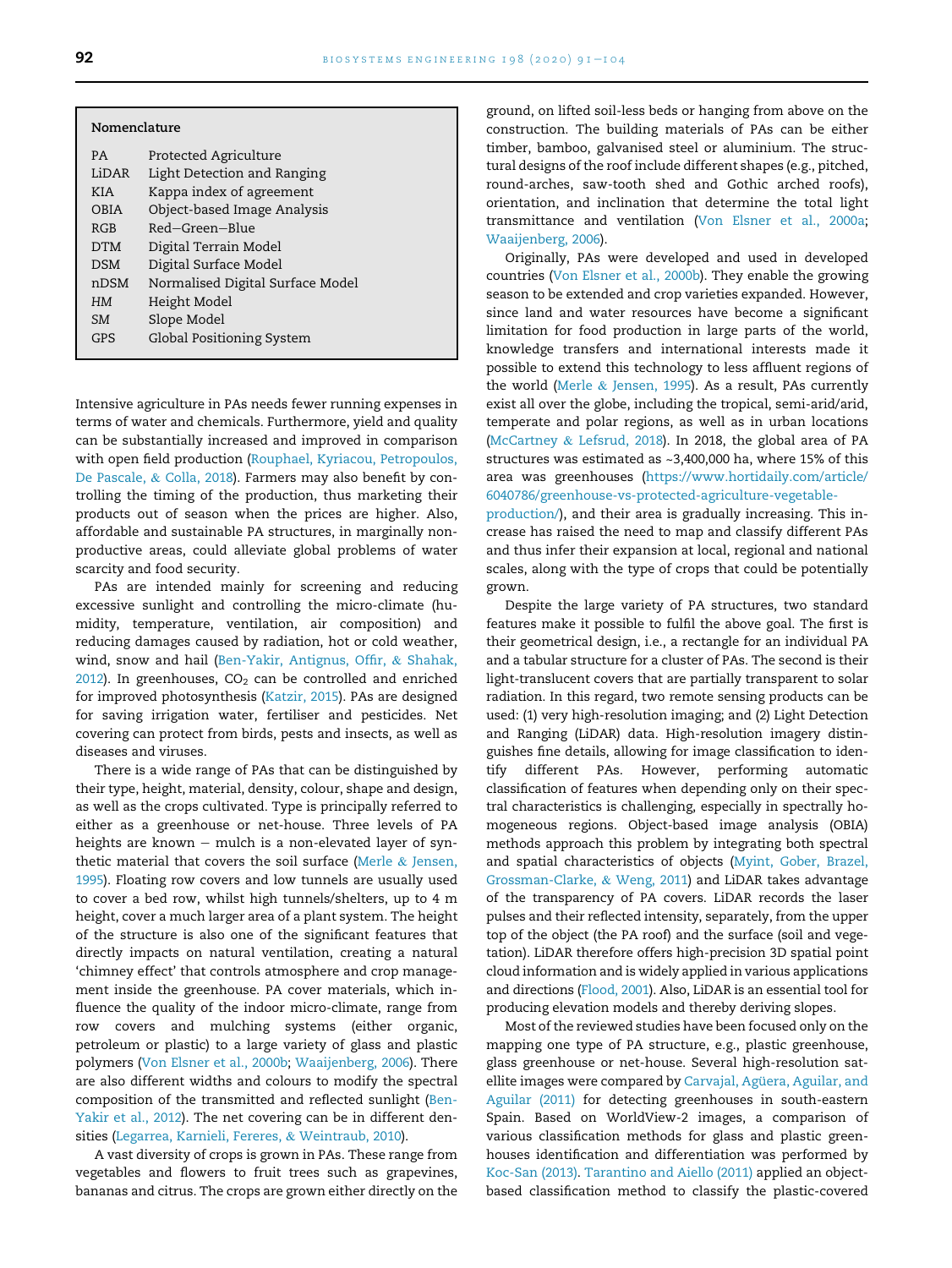vineyards from aerial true-colour data. Greenhouse differentiation using the maximum likelihood classification method, was carried out by Agüera & [Liu, 2009](#page-12-2) using the separation and categorisation of the similar objects merged with calibration and a pseudo-calibration processes with QuickBird and IKO-NOS images.

Several studies reported, an object-based method with LiDAR in many applications, such as land cover classification, the mapping of structural types of forest and forest gap identification, etc ([Antonarakis, Richards,](#page-12-3) & [Brasington, 2008;](#page-12-3) [Mao](#page-13-14) & [Hou, 2019](#page-13-14); [Ruiz, Recio, Crespo-Peremarch,](#page-13-15) & [Sapena,](#page-13-15) [2018\)](#page-13-15). However, the authors are not aware of any study that distinguishes between different PAs using object-based classification and LiDAR data. The overarching goal of the current paper is to demonstrate a procedure to discriminate and classify various structures of PAs. Since PAs exhibit several structural features, remote sensing data at very high resolution, such as ortho-rectified aerial photography (orthophotos), together with LiDAR, can be considered an appropriate means for fulfilling the goal. Therefore, the study hypothesis asserts that structural features can be extracted by applying an object-based classification approach using a data fusion method. Airborne orthophotos and LiDAR systems provide complementary datasets that synergistically enable discriminating, classifying and mapping elevated PAs of various sizes, heights, constructions, shapes, materials and orientations.

#### 2. Study area and data source

<span id="page-2-0"></span>The research was implemented at one greenhouse cluster located in the Arava Valley, Wadi Araba, Israel, south of the Dead Sea basin and part of the Rift Valley (30° 82′N 35° 27′E) [\(Fig. 1\)](#page-2-0). The total size of the cluster is  $1405 \times 2019$  m (ca. 3 km<sup>2</sup>). The size of each plot is  $100 \times 100$  m (0.01 km<sup>2</sup>).

The area has exceptional climatic and geographic features, raising opportunities and challenges for farmers. The climate is hyper-arid, which is characterised by very low rainfall (25–50 mm year $^{-1}$ ), high temperatures (~40 °C in the summer), low humidity and high solar radiation. These conditions are a challenge to local growers. Yet after more than 50 years of settlement in this area, and with support of the local agricultural research and development centre, profitable agriculture has been achieved by the successful application of PAs [\(https://www.eaci.co.il/arava-center-israel\)](https://www.eaci.co.il/arava-center-israel).

Eleven major classes of structure were identified in the study site ([Fig. 2\)](#page-3-0): Low plastic tunnel; Net-house; Circular nethouse, Porched cut edge shape; Saw-tooth structure; Arched shape; Edge arched shape; Net stretched under arched shape; Circular arched shape; Circular wide arched shape; and Circular arched shaped with 90° rotation. All these structures consisted of plastic film or nets (or a combination of the two) supported by a metal construction.

Two different data sets were used, airborne LiDAR imagery and an orthophoto. LiDAR data was acquired on 27 Oct. 2012 using the ALTM 3100EA (enhanced accuracy) instrument of Optech Incorporated at a density of 2 points per  $m^2$ . Then digital elevation models were prepared from this point cloud at 1 m spatial resolution with 0.1 m vertical accuracy. The other data was a true-colour (RGB) aerial photograph with standard spectral red-green-blue bands that was obtained in 2010. This photograph, after geometric correction and orthorectification, produced an image at 0.25 m resolution and uniform scale that enabled accurate distance measurements. Only slight differences, of three ground structures, were



Fig.  $1 - (a)$  Location of the study area in Israel; (b) True-colour (RGB) ortho-rectified aerial photography (orthophotos) of the study site.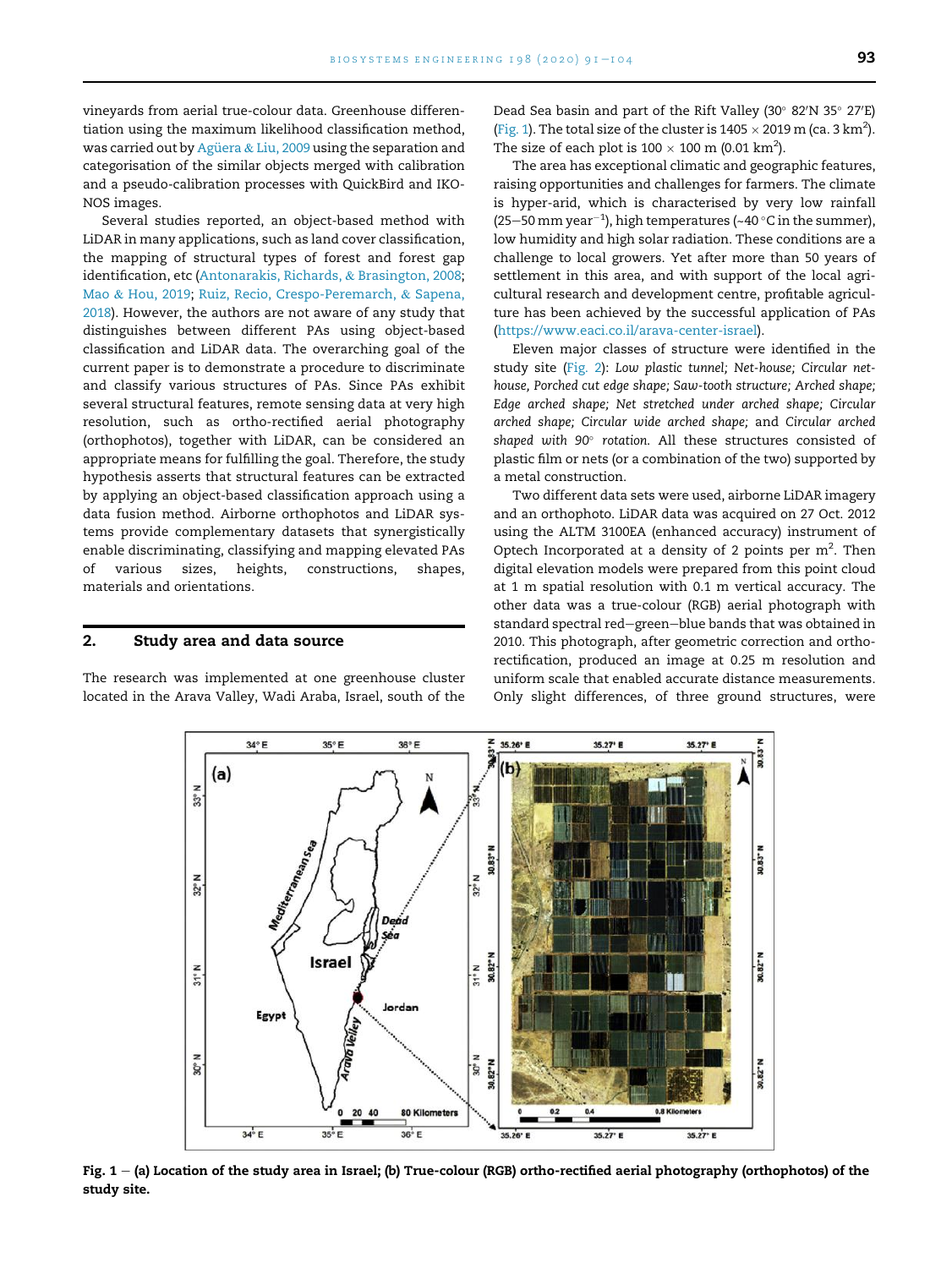<span id="page-3-0"></span>

Fig. 2 - Different types of PAs structures. (a) Low plastic tunnel; (b) Net-house; (c) Circular net-house; (d) Porched cut edge shape; (e) Saw-tooth structure; (f) Arched shape; (g) Edge arched shape; (h) Net stretched under arched shape; (i) Circular arched shape; (j) Circular wide arched shape; (k) Circular arched shape with 90 $^{\circ}$  rotation.

observed between LiDAR and the aerial photograph acquisition dates (see [Appendix-A\)](#page-12-4).

## 3. Methods

# 3.1. LiDAR surface derivations

The applied methodology to perform the analysis and to generate surface models using LiDAR cloud data is presented in [Fig. 3.](#page-3-1) The two common LiDAR data products are the Digital Terrain Model (DTM) that represents the elevation of the ground, and the Digital Surface Model (DSM) that provides the height of the elevated structure at each point.

The DTM was created at 1-m spatial resolution by the least elevation and referred to as the 'last return' in the LiDAR data processing terms, whereas the DSM with the highest elevation in the same pixel and referred to as the 'first return'. The DSM data were smoothed by 2D Gaussian filter to remove noise and to preserve edges with a kernel size of 3 following the Zevenbergen-Thorne method for quantitative topographic analysis ([Zevenbergen](#page-13-16) & [Thorne, 1987](#page-13-16)). Utilising the transparent characteristics of the PAs, the DTM was subtracted from the smoothed DSM (i.e., the differences between the first and the last returns were calculated) to create a normalised Digital Surface Model (nDSM) that is the desired Height Model (HM) of the PAs. The smoothed DSM data were also used to calculate the slopes of the elevated structure, thus created the Slope Model (SM). All models were implemented by utilising the ArcGIS 10.7.1 and eCognition

Developer 9.3 software packages. The three-dimensional analysis of the different PA structures using the profiles of the LiDAR-derived first and last returns was analysed by employing ERDAS IMAGINE software.

#### 3.2. Classification

<span id="page-3-1"></span>An object-based rule-based approach was carried out to separate different PAs using eCognition Developer. The preliminary step in the object-based method is to perform



Fig.  $3$  – The applied methodology to generate surface models using LiDAR data: Height model (HM) and Slope model (SM).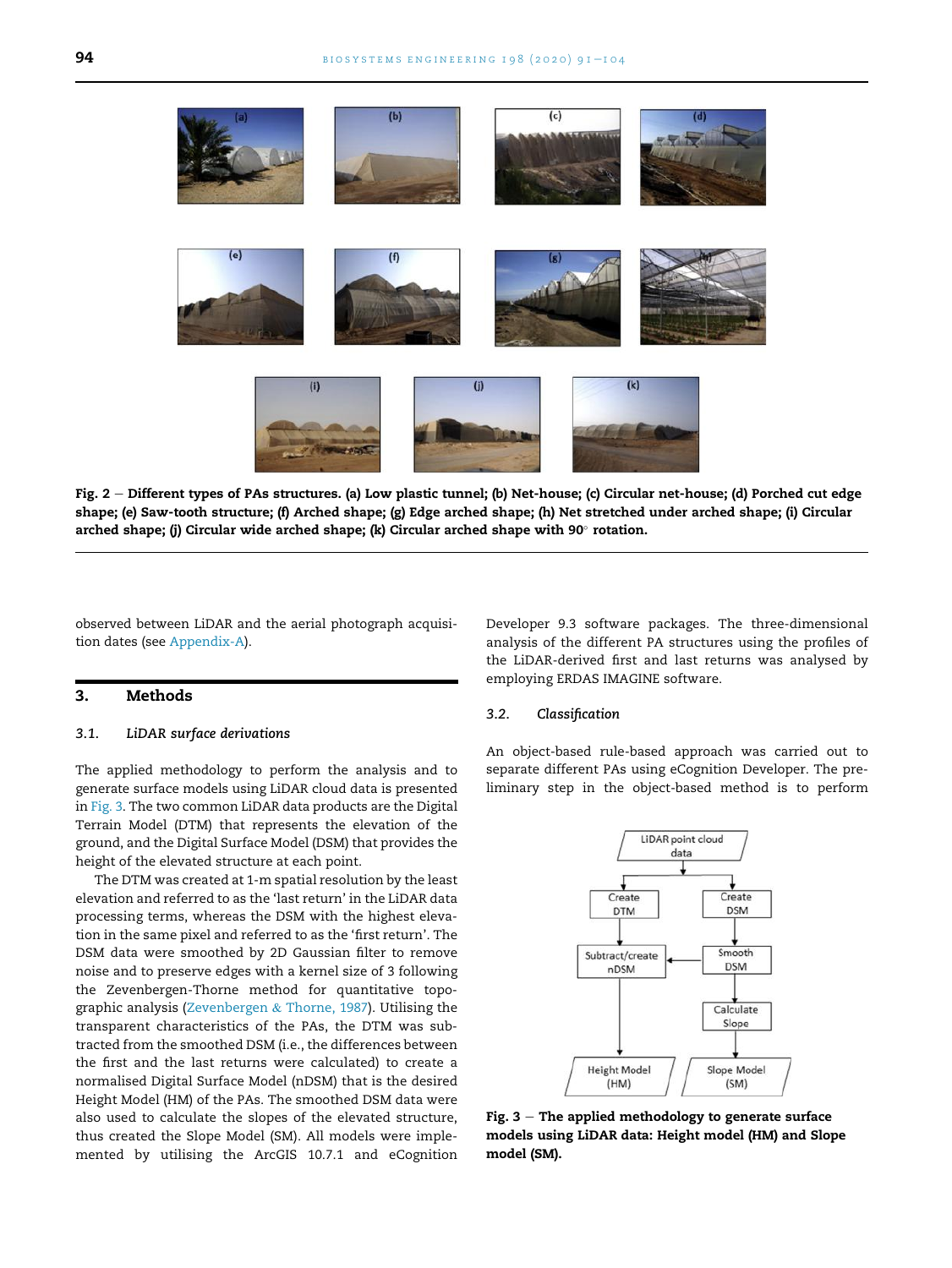segmentation over pixels to form objects. The segmentation procedure defines objects comprised of groups of pixels with similar feature values from the image. This technique attains user-defined homogeneity based on some attributes such as similarity in shape, size, texture, colour, etc. within each image object. The process includes merging neighbour objects that fulfil user-defined homogeneity criteria [\(eConition](#page-13-17) [Developer, 2009](#page-13-17)).

The current study implemented a multi-level segmentation hierarchy, Level-I, Level-II and Level-III ([Fig. 4](#page-4-0)). In segmentation Level-I, both orthophoto and vector map of the PAs cluster, which was generated in ArcGIS software by the onscreen digitization method, were used as an input. Applying a chessboard segmentation method, all existing PAs' clustered as an object, were extracted.

Contrast split segmentation was applied to create sub-level objects, termed hereafter as segmentation Level-II and Level-III. The algorithm further segmented an image object based on bright and dark areas depending on a threshold value. The minimum and maximum values were set to 0 and 200, respectively. This threshold maximised the difference among the nearby dark as well as bright objects. The process calculated the optimum threshold individually for each image object within the domain. If the certain pixel level was selected in the domain, the algorithm initially implements a chessboard segmentation, then carried out the split on the respective square by considering its distinctive pixel value as a potential threshold. The selection of test threshold values was according to the step size and stepping type parameter (step size of 20 and step type 'add', with contract mode 'edge-ratio'

<span id="page-4-0"></span>

Fig.  $4 -$ The generated image level hierarchies: segmentation Level-I, Level-II and Level-III.

were chosen), which ranges from the minimum to maximum threshold, with intermediate values. In case the test threshold justifies the minimum dark and minimum bright area standard, the contrast between dark and bright objects was estimated. The highest contrast test threshold was selected and used for separation.

All discriminated objects were segmented in Level-II, yet variations in slope were not isolated at this point. Subsequently, another segmentation step, Level-III was added to separate those, again utilising the 'contrast split segmentation', with different parameter values (minimum and maximum values were set to 80 and 200, respectively). To perform segmentation, in derived surfaces (i.e., HM and SM), the SM was used since the model expected to provide the best value data for deciding the structure of PAs. Therefore, segmentation Level-III objects was classified in classification Level-II and classification Level-III. Additional parameters for the contrast split segmentation algorithm were minimum relative dark and bright areas of 0.1, minimum contrast 0 and minimum object size 1. Accordingly, measurements were provided for each layer after segmentation that relied on pixel values within an individual object.

For classifying PA structures, object-based image classification was performed over prepared image-level hierarchies. The three-level classification (i.e., Level-I, Level-II and Level-III) was achieved. Additionally, the classification Level II scheme was comparatively crude in detail but allowed improved classification at classification Level III. [Figure 5](#page-6-0) represents the functional methodology of the initial classification. Classification Level-I contained all existing PA structures present in the study area [\(Fig. 5](#page-6-0)a). To extract classification, segmentation Level-I was used. Classification Level-II divided the image objects within two classes  $$ elevated structure, and non-elevated surface [\(Fig. 5](#page-6-0)b). The elevated structure was identified using the HM model values. All objects with an  $HM > 0.6$  m in the model were assigned to the elevated structure. Following, the non-elevated surface class was recognised utilising the same model. Values for  $HM \leq 0.1$  m were classified as the non-elevated surface. The non-elevated surface included open areas as well as open vegetation.

This knowledge-based classification primarily followed a decision tree approach with various required rule sets and one or multi-level threshold criteria to accomplish the classification. Principally, the decision tree depended on previous knowledge (i.e., knowledge of the study area) before implementing thresholds and rules, and hence the relevance of features changed by objective. Therefore, it was essential to identify the most desirable object features for classification. The geographic location and spatial extent of the individual class were noted before performing classification. Therefore, multiple objects (i.e., group of pixels) of a recognised class were tested for their range of values from a specific surface model form, and the threshold value range was selected afterward.

The following algorithms (Eqs.  $1-5$ ) were established for Level-III classification hierarchy that separates the elevated structures into five major classes, using both HM and SM model, namely Low plastic tunnel; Net-house; Porched cut edge shape; Saw-tooth structure; and Net stretched under arched shape.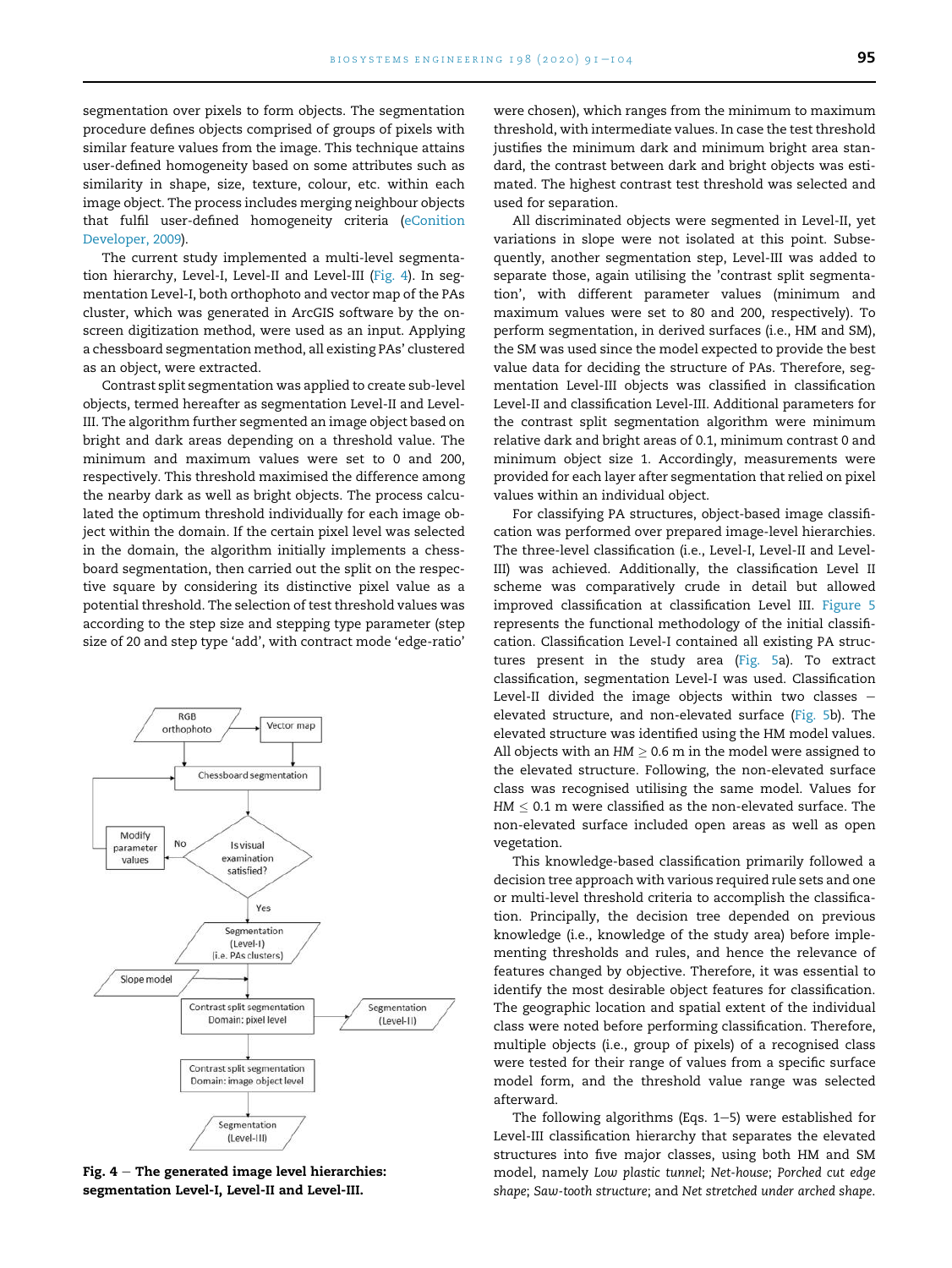| Low plastic tunnel               | (HM < 1)                                                                             | (1) |
|----------------------------------|--------------------------------------------------------------------------------------|-----|
| Net-house                        | $(1 \lt HM \leq 3.6) \wedge (HM \geq 3.6 \wedge SM \leq 9.5)$                        | (2) |
| Porched cut edge shape           | $(HM > 3.6) \land (4.3 < HM \leq 4.83 \land 23 < SM < 24.6)$                         | (3) |
|                                  | $\wedge$ (1.43 < HM < 1.45 $\wedge$ 44 < SM < 45)                                    |     |
|                                  | $\wedge$ (4.9 < HM < 5 $\wedge$ 14 < SM < 15)                                        |     |
|                                  | $\wedge (1.6 < HM < 1.65 \wedge 47 < SM < 48)$                                       |     |
| Saw-tooth structure              | $(HM \geq 1.2 \land 37 \leq SM \leq 48.5) \land (HM > 4.7 \land 13 \leq SM \leq 20)$ | (4) |
|                                  | $\wedge$ (3.6 < HM < 4 $\wedge$ 27 < SM < 28.6)                                      |     |
|                                  | $\land$ (4.58 < HM < 4.7 $\land$ 18 < SM < 20)                                       |     |
|                                  | $\wedge (5.1 < HM < 5.3 \wedge 12 < SM < 13)$                                        |     |
| Net stretched under arched shape | $(1.29 \prec HM \prec 1.36 \land 37.5 \prec SM \prec 41)$                            | (5) |

Finally, Level-III classification hierarchy contained six additional classes that were merged into one single class (i.e., Other structure) (Eq. 6). The additional classes were separated based on the following algorithms (Eqs.  $7-12$ ), named Edge arched shape; Arched shape; Circular arched shape; Circular wide arched shape; Circular arched shaped with 90° rotation and Circular net-house.

#### 4. Results

# 4.1. LiDAR-derived surface models and profiles of PA structures

The LiDAR-derived surface models are presented in [Fig. 6](#page-7-0), including DTM [\(Fig. 6a](#page-7-0)), DSM ([Fig. 6b](#page-7-0)), SM ([Fig. 6](#page-7-0)c) and HM

| Other structure                                | $(3.7 < HM < 5.1 \land 11 < SM < 27)$                                          |      |  |  |  |
|------------------------------------------------|--------------------------------------------------------------------------------|------|--|--|--|
|                                                | $\land$ (5.4 < HM $\leq$ 5.6 $\land$ 14 < SM $\leq$ 14.6)                      |      |  |  |  |
|                                                | $\land$ (4.7 < HM < 5.1 $\land$ 14.7 < SM < 16)                                |      |  |  |  |
|                                                | $\land$ (5.3 < HM < 5.4 $\land$ 21 < SM < 22)                                  |      |  |  |  |
| Edge arched shape                              | $(4.7 < HM < 5.4 \land 21 < SM < 27) \land (HM > 4.26 \land 26.6 < SM < 26.8)$ | (7)  |  |  |  |
| Circular wide arched shape                     | $(4 < HM < 4.6 \land 12 < SM < 19)$                                            | (8)  |  |  |  |
|                                                | $\land$ (4.5 < HM < 4.6 $\land$ 18 < SM < 18.4)                                |      |  |  |  |
| Circular net-house                             | $(HM < 4.1 \land 12.5 < SM < 12.7)$                                            | (9)  |  |  |  |
| Circular arched shape with $90^\circ$ rotation | $(HM > 5.5 \land SM > 14.5)$                                                   | (10) |  |  |  |
| Arched shape                                   | $(4.2 \lt HM \lt 5.1 \wedge 14.5 \lt SM \lt 27)$                               | (11) |  |  |  |
| Circular arched shape                          | $(4.7 < HM < 4.8 \land 15 < SM < 16)$                                          | (12) |  |  |  |
|                                                | $\land$ (3.6 < HM < 3.8 $\land$ 14 < SM < 15)                                  |      |  |  |  |
|                                                | $\land$ (4.5 < HM < 4.6 $\land$ 11 < SM < 12)                                  |      |  |  |  |

Subsequently, damage could be identified in a particular elevated structure with the applied classification method. Finally, individual class vector layers were extracted and the total area ( $km<sup>2</sup>$ ) was calculated using ArcGIS.

#### 3.3. Classification accuracy assessment

The classification was evaluated with ground reference information that was procured using a Garmin Global Positioning System (GPS), with 10 m accuracy, during a field campaign. A total of 419 GPS points (397-elevated structure samples, and 22 non-elevated surface) were collected in the field and compared to the classification products. The overall accuracy and Kappa coefficient were calculated from an error confusion matrix ([Congalton, 1991;](#page-13-18) [Foody, 2002\)](#page-13-19). All the statistical calculations were performed using the eCognition software.

([Fig. 6](#page-7-0)d). The three-dimensional analysis of the PAs took advantage of the LiDAR return points. The first return was calculated from the top edges of the structures while the last return from the ground. If intermediate returns existed, they were related to a specific surface.

[Figure 7](#page-8-0) describes the profiles of the LiDAR-derived first and last returns with respect to the different PA structures ([Fig. 2\)](#page-3-0). Blue colour shows the first returns, extracted from the PAs edges  $-$  the top edges of the structure. The red colour exhibits the points of last returns that represented the ground.

• In the case of the Low plastic tunnel [\(Fig. 7](#page-8-0)a), two blue lines appear. One is the straight line on the bottom that means return from the ground or features exist under low plastic tunnels. The second is the upper curved line that indicates the return from the top of the structure.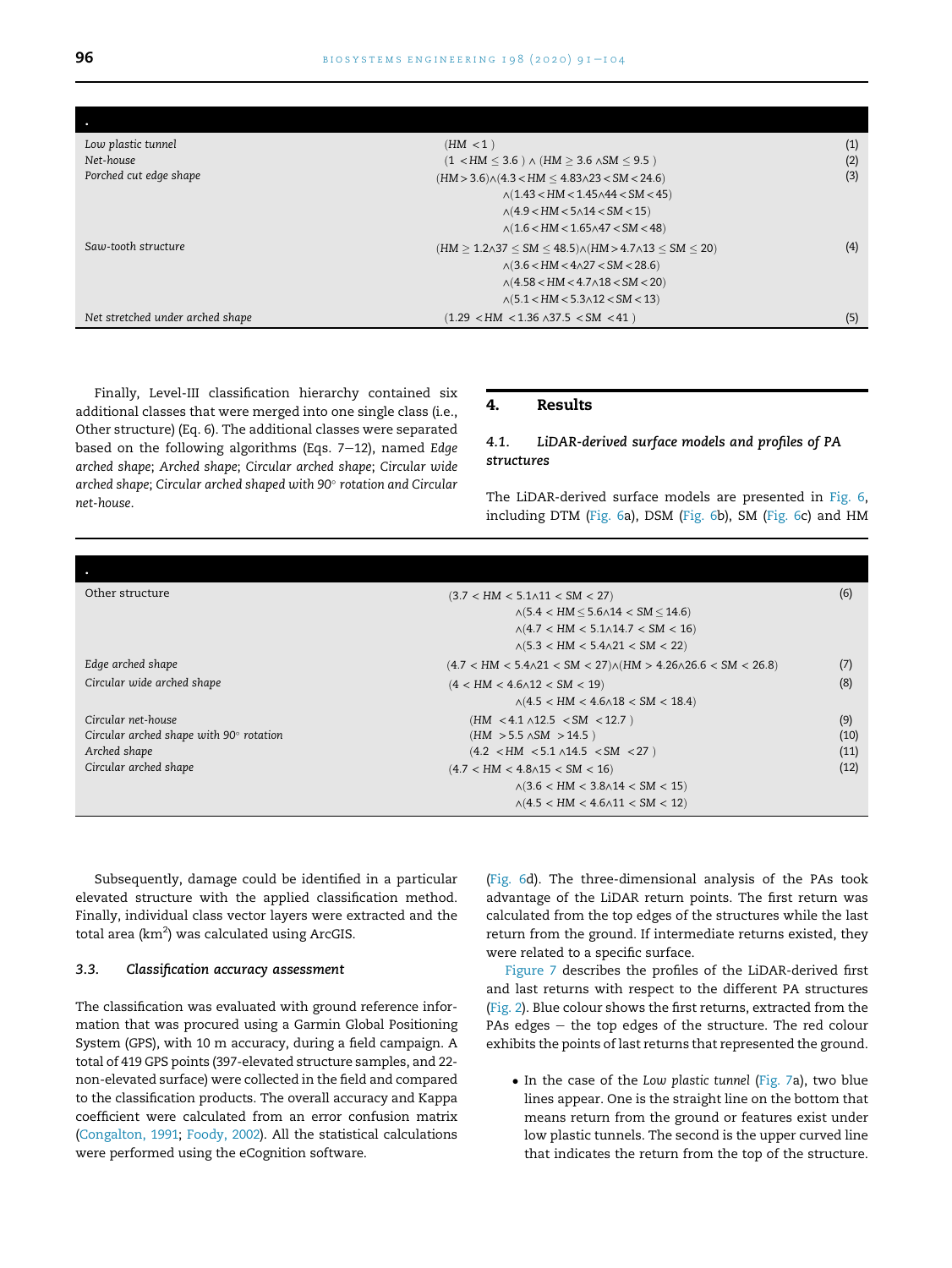In this case, the LiDAR's first and last returns of the structures could not be separated. Since the distance between the low plastic tunnel and the object/features inside is less than the LiDAR vertical resolution (i.e., 0.7 m), this PA was characterised by a single return.

- In the case of the flat roof surface, as in the Net-house [\(Fig. 7](#page-8-0)b), points are very close together in the horizontal plane and thus have similar elevations. Hence, the separation was observed between the first (net) and last (ground) returns.
- The relative thick first return in the Circular net-house [\(Fig. 7c](#page-8-0)) indicated the material and the structure of the plastic nets.
- Detecting some damage of the PA (e.g., holes or torn plastic present in the greenhouse cover) was demonstrated by the discontinuity of the first return in the Porched cut edge shape ([Fig. 7](#page-8-0)d), where the first return is seen at the ground level or from nearby objects within the greenhouse.
- In the case of Net stretched under arched shape [\(Fig. 7h](#page-8-0)) the plastic roof was observed on top and a shading net beneath. As in the Low plastic net, these two could not be separated due to the short distance between them.
- The relative thickness of the first returns in the Circular arched shape structures [\(Fig. 7i](#page-8-0)-k) was due to the use of a net on top of the plastic roof. The difference between the first and the last returns indicated the height of the PA structure.
- The various structures found to be the highest, e.g., the Porched cut edge shape, the Saw-tooth structure and the Edge arched shape, etc. while the Low plastic tunnel  $-$  the lowest [\(Fig. 7](#page-8-0)d, e, g and a, respectively).

#### 4.2. Classification

<span id="page-6-0"></span>The process of classification was divided into three levels. Classification Level-I map provides a broad view of available PAs in the study area ([Fig. 8](#page-8-1)a) and Level-II classification divides the image objects into two classes, elevated structures and non-elevated surfaces [\(Fig. 8](#page-8-1)b). Additionally, the areas with damaged structures, such as broken buildings or torn roofs, were detected and marked. A minor difference between classes was observed in the classification results (i.e., [Fig. 8](#page-8-1)a and b) because of the data acquisition dates of the LiDAR (2012) and the orthophoto (2010). The difference was verified during the field visit.

The final classification (Level-III), based on Eqs.  $1-12$ , concluded with thirteen classes, including classes of eleven elevated PAs, one class of non-elevated structure and one damaged structure [\(Fig. 9\)](#page-9-0). The graphical representation of the total area covered by different PAs ([Fig. 10\)](#page-9-1) shows that most of the area was covered by three structures, i.e., Net-house (0.40 km<sup>2</sup>), Saw-tooth covers 0.20 km<sup>2</sup> and 0.07 km<sup>2</sup> covered by Porched cut edge shape. Smaller areas were covered by three structures, i.e. Circular net-house (0.01 km<sup>2</sup>), Low plastic tunnel (0.01 km<sup>2</sup>) and Circular arched shape with 90 $^{\circ}$  rotation (0.01 km<sup>2</sup>). Certain structures filled the remaining area, ranging from 0.03 to 0.04  $\text{km}^2$ .

#### 4.3. Accuracy assessment

No substantial changes in the PAs had occurred between the dates of orthophoto and the LiDAR acquirement in the field campaign. However, visual inspection revealed a few minor changes. The ground reference points were matched with the final classification. The primary statistics were precise within the frame of a confusion matrix and the accuracy statistics. The final classification had an overall accuracy of 92% and a Kappa index of agreement (KIA) of 0.91 based on individual ground reference points; although a small number of structures were misclassified. Some of the errors arose from changes in the middle of collected reference ground data and the threshold values used in the rule sets to classify the SM along with HM (i.e., Porched cut edge shape confused with Saw-tooth structure) ([Table 1\)](#page-10-0). User accuracy (60%) and producer accuracy (80%) were low for the Sawtooth structure compared to other structures [\(Table 1](#page-10-0)). The



Fig. 5 - The performed methodology to achieve initial classification. (a) Classification Level I; (b) Classification Level-II.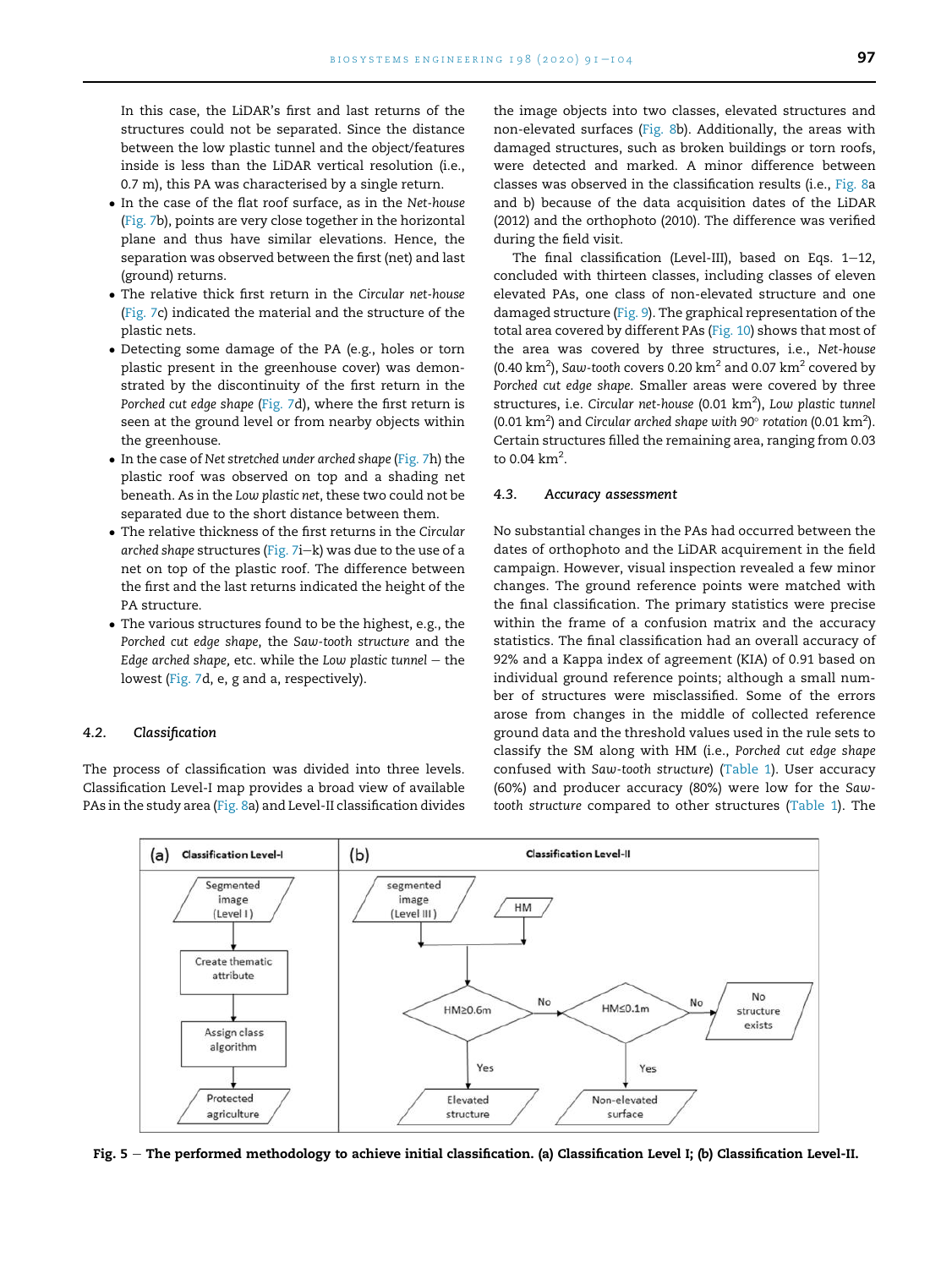<span id="page-7-0"></span>

Fig. 6 - Products of the LiDAR surfaces models: (a) Digital terrain model (DTM); (b) Digital surface model (DSM); (c) Slope model (SM); (d) Height model (HM).

three classes Low plastic tunnel, Arched shape and Circular nethouse had 100% user and producer accuracy, indicating that all sample object of a particular class was assigned to the same class.

# 5. Discussion

Each PA structure has a specific use in terms of its microclimate, light transmittance, ventilation, etc. Incoming solar radiation, humidity, temperature, air velocity inside the PA structure and level of  $CO<sub>2</sub>$  are the micro-climate conditions that are essential for crop growth ([Bournet](#page-12-5) & [Boulard, 2010\)](#page-12-5). The variables are functions of the PA structure, latitude, meteorological conditions and ventilation arrangement. The controlled conditions inside the PA structures can provide the optimal surrounding for better quality products and growth yields.

#### 5.1. Effectiveness of using object-based over pixel-based

In this paper, a method was proposed to differentiate between PA structures. The pixel-based approach, which solely depends on spectral bands, is assumed to be insufficient and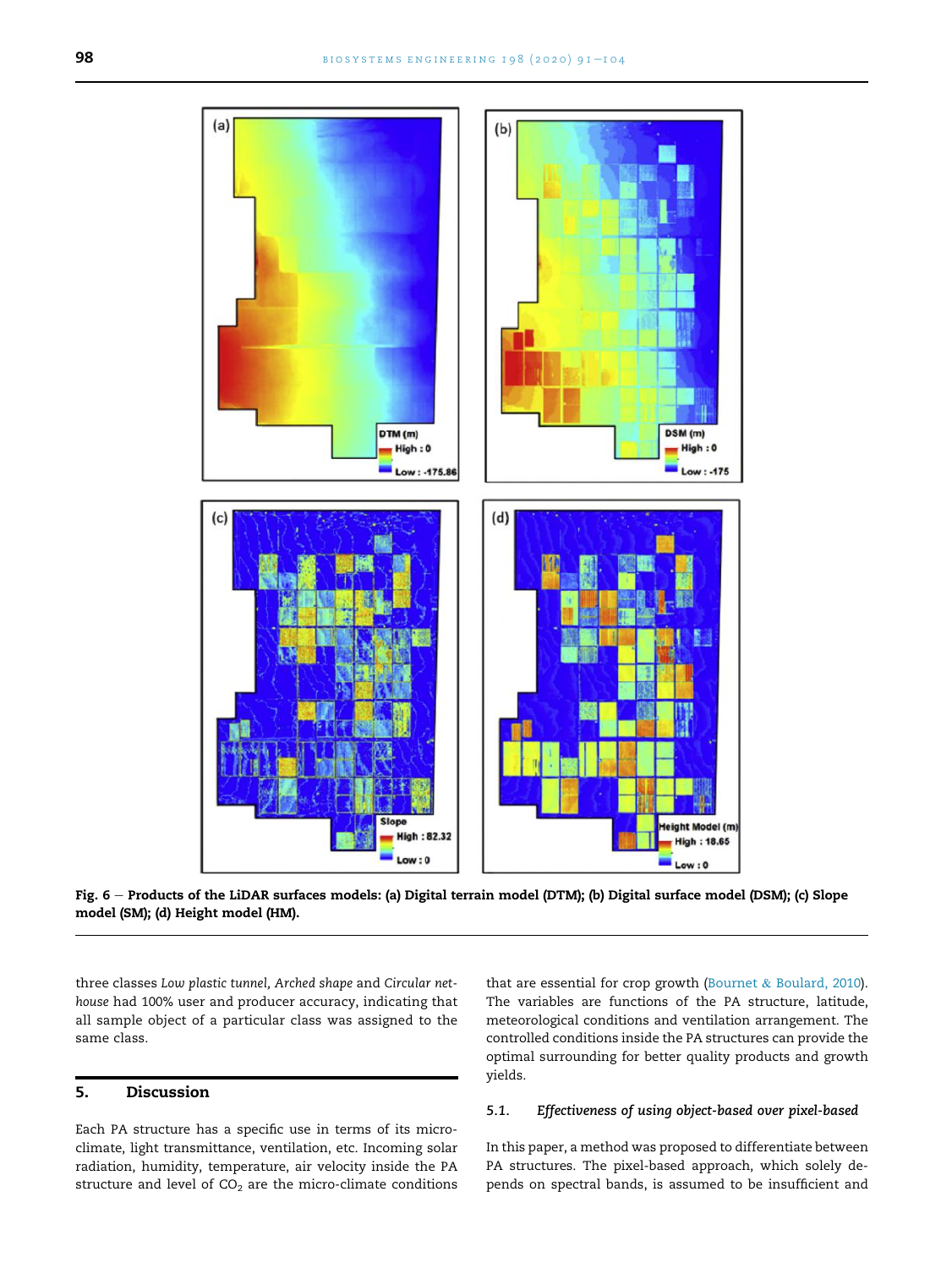<span id="page-8-0"></span>

Fig. 7 - Profiles of the LiDAR-derived first and last returns along with the different PA structures (a) Low plastic tunnel; (b) Net-house; (c) Circular net-house; (d) Porched cut edge shape; (e) Saw-tooth structure; (f) Arched shape; (g) Edge arched shape; (h) Net stretched under arched shape; (i) Circular arched shape; (j) Circular wide arched shape; (k) Circular arched shape with 90° rotation.

<span id="page-8-1"></span>

Fig. 8 - (a) Classification Level-I of all available PAs. (b) Classification Level-II of initial major classes.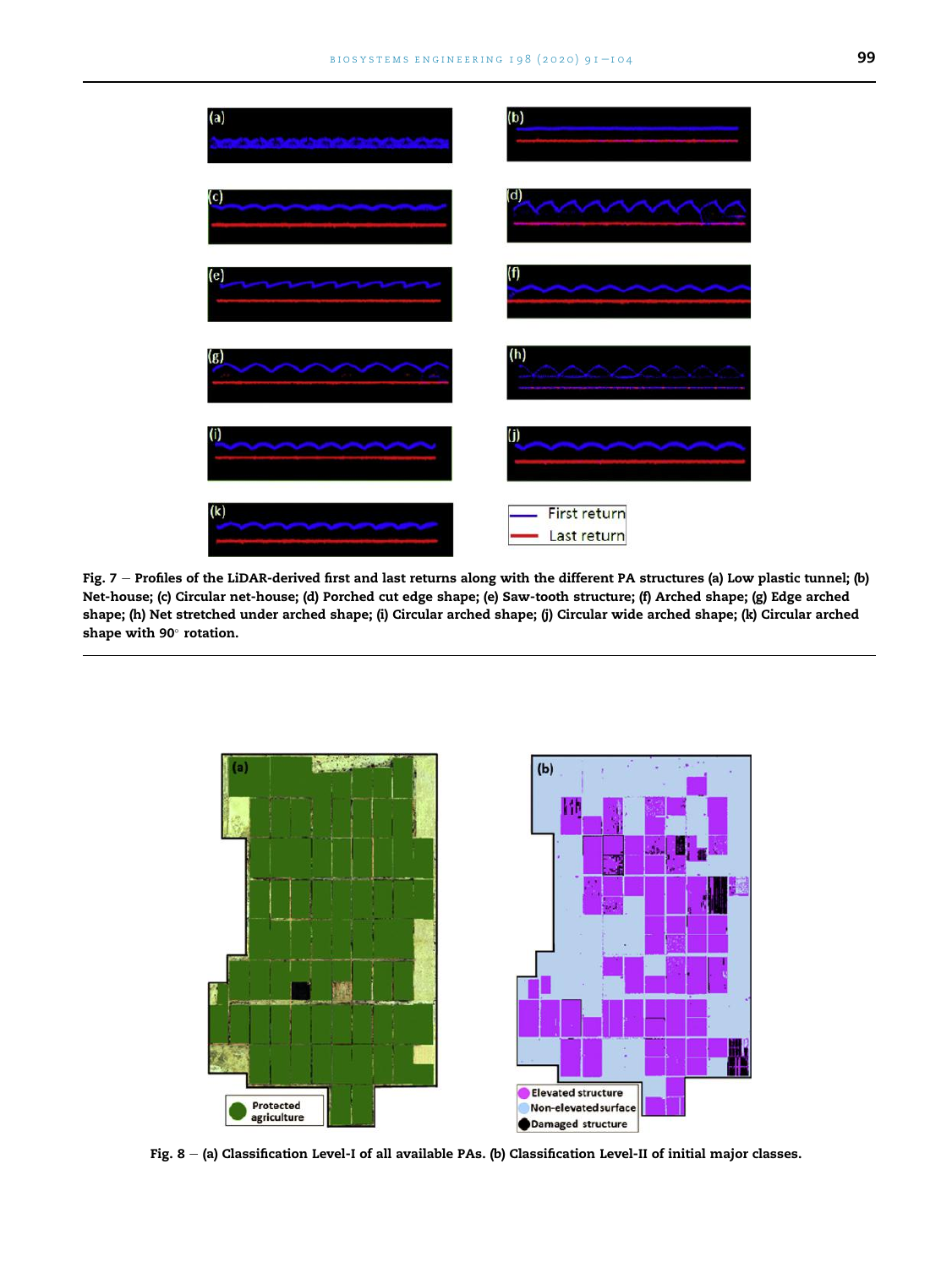<span id="page-9-0"></span>

Fig. 9 – The final classification (Level-III) of elevated structure.

<span id="page-9-1"></span>

Fig. 10 – Graphical representation of total area of all type of PAs' structure in field.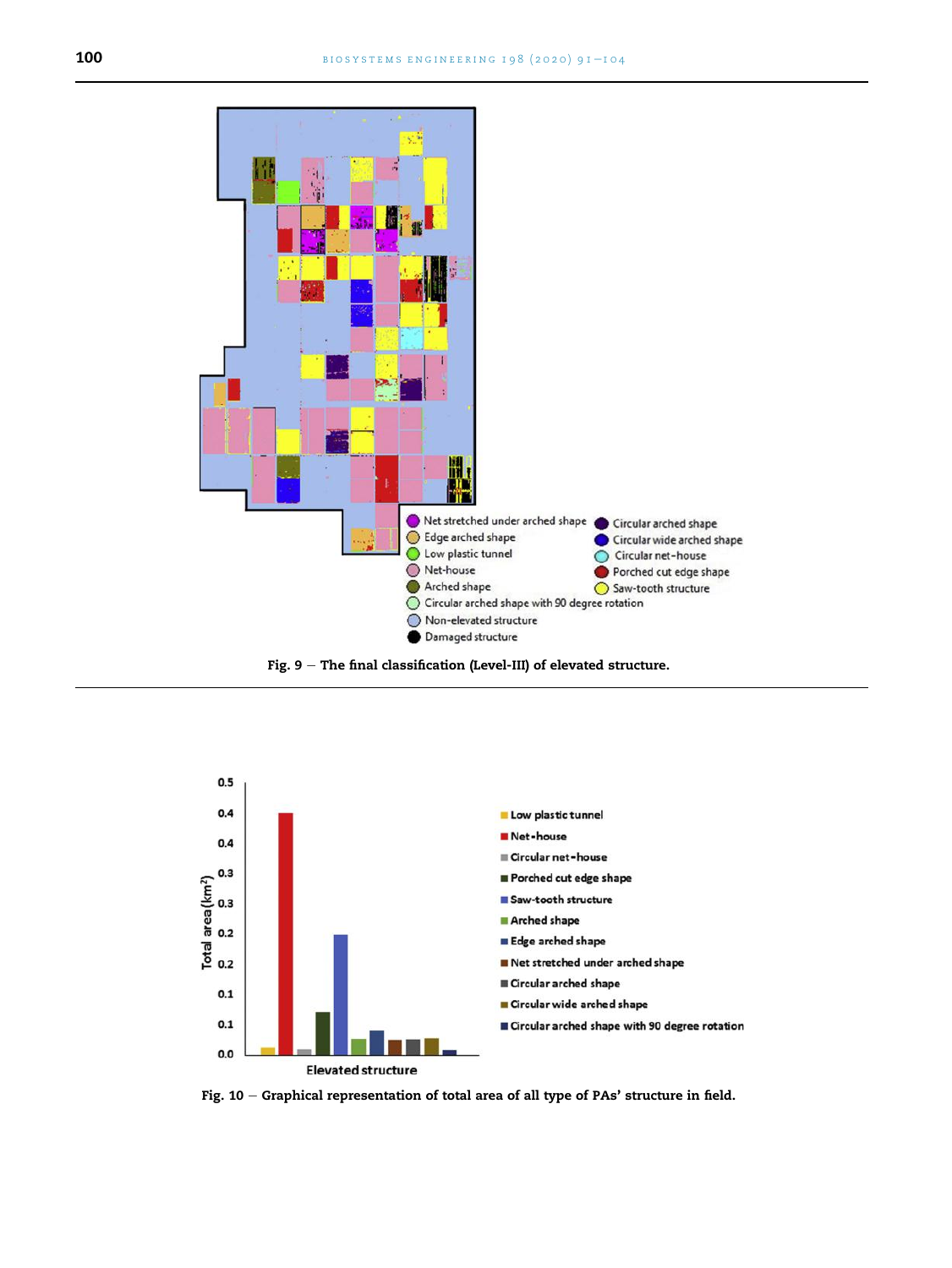<span id="page-10-0"></span>

| Classification<br>class                       | Reference class |                              |                          |                            |                                                     |                     |                         |                                     |                           |                             |                                                  |                |                            |
|-----------------------------------------------|-----------------|------------------------------|--------------------------|----------------------------|-----------------------------------------------------|---------------------|-------------------------|-------------------------------------|---------------------------|-----------------------------|--------------------------------------------------|----------------|----------------------------|
|                                               | Net-<br>house   | Porched<br>cut edge<br>shape | Low<br>plastic<br>tunnel | Saw-<br>tooth<br>structure | <b>Net</b><br>stretched<br>under<br>arched<br>shape | Arched<br>shape     | Edge<br>arched<br>shape | Circular<br>wide<br>arched<br>shape | Circular<br>net-<br>house | Circular<br>arched<br>shape | Circular<br>arched<br>shape with 90°<br>rotation | Row<br>total   | User<br>accuracy<br>$(\%)$ |
| Net-house                                     | 68              | $\mathbf{0}$                 | $\mathbf{0}$             | $\mathbf{0}$               | $\mathbf{1}$                                        | $\mathbf 0$         | $\mathbf{0}$            | 5                                   | $\mathbf 0$               | $\mathbf{1}$                | $\mathbf{0}$                                     | 75             | 90.7                       |
| Porched cut edge<br>shape                     | 2               | 63                           | $\mathbf{0}$             | 11                         | $\mathbf 0$                                         | $\mathbf 0$         | $\mathbf{0}$            | $\mathbf{0}$                        | $\mathbf{0}$              | $\overline{0}$              | $\overline{4}$                                   | 80             | 78.75                      |
| Low plastic tunnel                            | $\mathbf 0$     | $\mathbf{0}$                 | 13                       | $\mathbf{0}$               | $\mathbf{0}$                                        | $\mathbf 0$         | $\mathbf{0}$            | $\mathbf{0}$                        | $\mathbf 0$               | $\mathbf{0}$                | $\mathbf{0}$                                     | 13             | 100                        |
| Saw-tooth structure                           | $\mathbf 0$     | 8                            | $\mathbf{0}$             | 12                         | $\mathbf{0}$                                        | $\mathbf 0$         | $\mathbf 0$             | $\mathbf 0$                         | $\mathbf 0$               | $\mathbf{0}$                | $\mathbf{0}$                                     | 20             | 60                         |
| Net stretched under<br>arched shape           | $\mathbf{0}$    | $\mathbf{0}$                 | $\mathbf{0}$             | $\mathbf{0}$               | 17                                                  | $\mathbf 0$         | $\mathbf{0}$            | $\mathbf{0}$                        | $\mathbf{0}$              | $\mathbf{0}$                | $\mathbf{0}$                                     | 17             | 100                        |
| Arched shape                                  | $\mathbf 0$     | $\mathbf 0$                  | $\mathbf 0$              | $\mathbf 0$                | $\mathbf 0$                                         | 37                  | $\mathbf 0$             | $\mathbf 0$                         | $\mathbf 0$               | $\mathbf 0$                 | $\mathbf 0$                                      | 37             | 100                        |
| Edge arched shape                             | $\mathbf 0$     | 3                            | $\mathbf 0$              | $\mathbf 0$                | $\mathbf 0$                                         | $\mathbf 0$         | 25                      | $\mathbf 0$                         | $\mathbf 0$               | 0                           | $\mathbf{0}$                                     | 28             | 89.28                      |
| Circular wide arched<br>shape                 | $\mathbf{0}$    | $\mathbf{0}$                 | $\mathbf{0}$             | $\mathbf{0}$               | $\mathbf{0}$                                        | $\mathbf 0$         | $\mathbf 0$             | 27                                  | $\mathbf 0$               | 0                           | $\mathbf{0}$                                     | 27             | 100                        |
| Circular net-house                            | $\mathbf 0$     | $\mathbf 0$                  | $\mathbf 0$              | $\mathbf 0$                | $\mathbf 0$                                         | $\mathbf 0$         | $\mathbf 0$             | $\mathbf 0$                         | 17                        | 0                           | $\mathbf 0$                                      | 17             | 100                        |
| Circular arched<br>shape                      | $\mathbf{0}$    | $\mathbf{0}$                 | $\mathbf{0}$             | $\mathbf{0}$               | $\mathbf{0}$                                        | $\mathbf{0}$        | $\mathbf{0}$            | $\mathbf{0}$                        | $\mathbf{0}$              | 37                          | $\mathbf{0}$                                     | 37             | 100                        |
| Circular arched<br>shape with 90°<br>rotation | $\mathbf 0$     | $\mathbf 0$                  | $\mathbf 0$              | $\mathbf 0$                | $\mathbf 0$                                         | $\mathsf{O}\xspace$ | $\mathbf 0$             | $\mathbf 0$                         | $\mathbf 0$               | $\mathbf 0$                 | 26                                               | 26             | 100                        |
| unclassified                                  | $\mathbf 0$     | $\mathbf{0}$                 | $\mathbf 0$              | $\mathbf 0$                | $\overline{2}$                                      | $\mathbf 0$         | $\mathbf 0$             | $\mathbf 0$                         | $\mathbf 0$               | $\mathbf{1}$                | $\mathbf{0}$                                     | $\overline{3}$ |                            |
| Column total                                  | 70              | 74                           | 13                       | 23                         | 20                                                  | 37                  | 25                      | 32                                  | 17                        | 39                          | 30                                               |                |                            |
| Producer accuracy<br>(%)                      | 97.1            | 85.14                        | 100                      | 52.17                      | 85                                                  | 100                 | 100                     | 84.38                               | 100                       | 94.87                       | 86.67                                            |                |                            |

Kappa index of agreemen<sup>t</sup> (KIA) 0.91.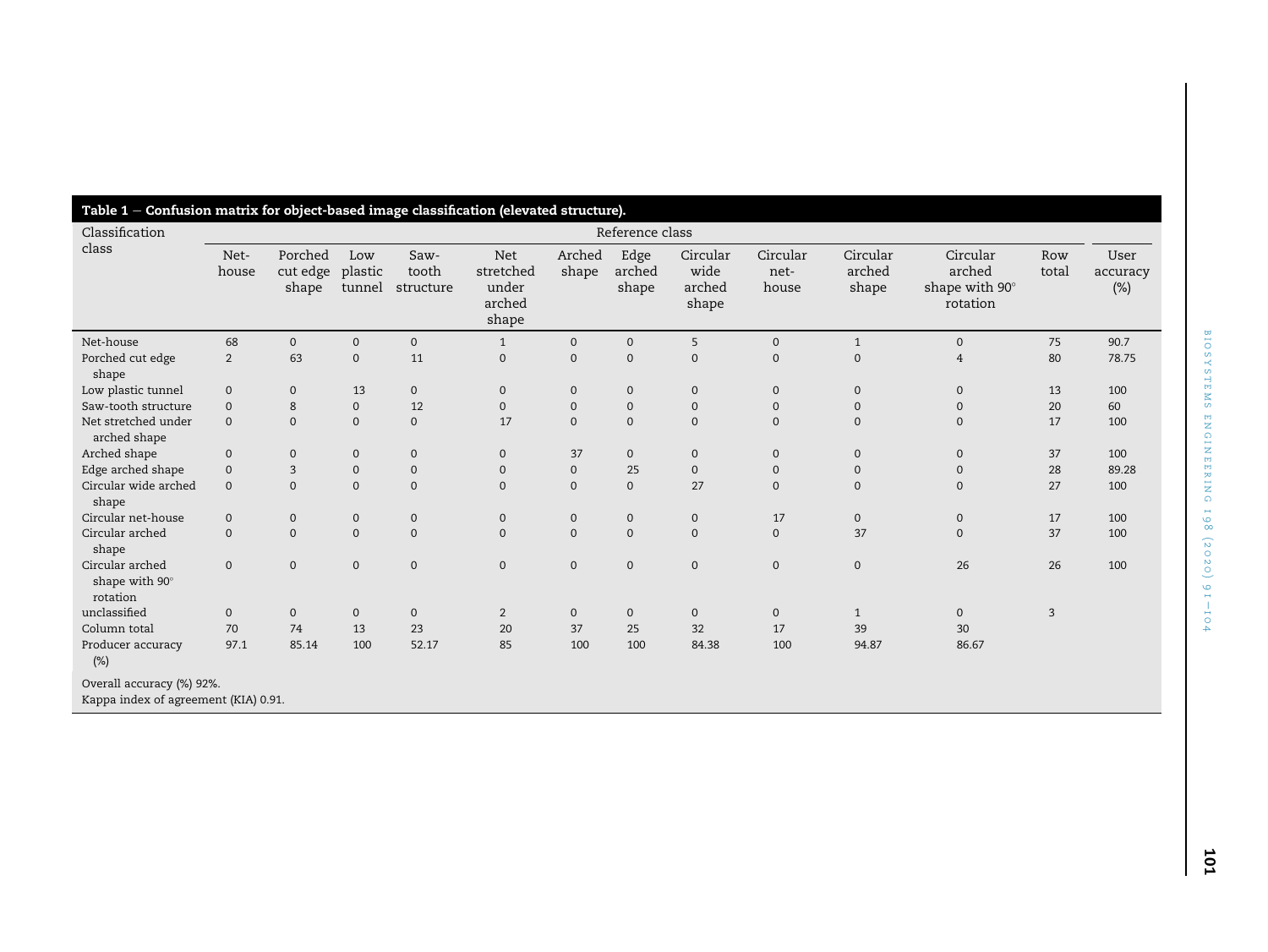might result in incorrect classification. The alternative objectbased image analysis (OBIA) takes advantage of both the spectral and spatial data for classification. Sets of similar pixels, termed image objects, are characterised and grouped based on their spectral information, shape, size, texture, as well as spatial contextual associations with the surrounding pixels, leading to the improved delineation of objects. The delineation of the PA structures relies on the height, slope and orientation of the detected objects. Therefore, OBIA was found to be a useful approach for extracting and classifying PAs in parallel to several recent studies that compared the two approaches ([Ouyang et al., 2011;](#page-13-20) [Silveira et al., 2019](#page-13-21); [Tiwari, Meir,](#page-13-22) & [Karnieli, 2020;](#page-13-22) [Whiteside, Boggs,](#page-13-23) & [Maier, 2011](#page-13-23)).

#### 5.2. Advantage of LiDAR

By using LiDAR data along with orthophoto, an object-based procedure was developed to classify and differentiate between PA structures with diverse geometrical features. The approach was successful, with the 92% overall accuracy. Eleven different types of structures were extracted and classified using the LiDAR-generated height model (HM) and slope model (SM).

LiDAR takes advantage of the transparency characteristics of the PA structure. At the same time, the laser pulses are reflected and recorded, separately, both from the upper top of the object (i.e., structure's roof) and the surface (i.e., soil and vegetation). Various feature specific algorithms for extracting information from LiDAR have been established for the different urban environments ([Chen, Gong, Baldocchi,](#page-13-24) & [Xie,](#page-13-24) [2007;](#page-13-24) [Rottensteiner](#page-13-25) & [Briese, 2002;](#page-13-25) [Zhang, Yan,](#page-13-26) & [Chen,](#page-13-26) [2006\)](#page-13-26). Several reported studies were specifically focused on object-based procedures combined with LiDAR data, e.g., [Mao](#page-13-14) [and Hou \(2019\)](#page-13-14).

#### 5.3. Added values of the aerial orthophoto

The classification results and accuracy would remain the same if only the LiDAR-derived features (i.e., slope and height) were used to classify the structures. Nevertheless, the strength of this project is by combining LiDAR and orthophoto data. In this regard, interlacement of aerial orthophoto with the LiDAR data, helps in various aspects, such as:

- Identifying the exact boundary of the all available PA cluster in the area of interest. The accurate position of the PA boundaries was calculated by the integration of the generated vector boundary map with aerial orthophoto imagery using a chessboard segmentation algorithm. Once the PA cluster region was detected, it integrates with LiDAR data to structure the roof of PAs.
- After finding the category of the PA structures, it helps to find the total area covered by the individual PA type.
- In this research, an object-based approach, using a data fusion method, was applied. There are some common standard criteria that generally used in object-based classification procedure: (a) spectral/colour information; (b) spatial information; (c) textural information; (d) size and shape information; and (e) association (i.e., relation to neighbours, relation to other objects). In

these features, spectral information took from aerial orthophoto imagery that was integrated with LiDAR to classify and map structural features.

#### 5.4. Importance of classifying PAs

Remote information and discrimination of different types of structures within a PA cluster can provide essential data to decision-makers, managers, environmental-protected rangers and others. Authorities might infer about the number of farmers, what they are cultivating and when, or, on the other hand, if the PA is abandoned. Water used and its efficiency can be assessed. Although most of the PAs are made of nylon, polyester net or even glass, they are usually opaque for the outside observer. However, since the type of construction fits the type of crop, it hints about which plants are grown inside. For example, low tunnels are used to grow herbs, higher structures for cucurbits or flowers and the highest for trellising tomatoes or peppers. Net-houses are used to protect banana plantations. Plastic structures are more subject to be torn. However, if the structure has a metal skeleton, it would be considered stronger and wind resistance. In this regard, since the LiDAR observations can map such damage, it can be quantified and used for insurance assessment. In terms of plant pest inspection, if diseases strike in one of the PAs, environmental protection officers can estimate the potential dispersion of the virus to other structures with a similar crop. Finally, decision-makers and planners can use remote PAs information for a future strategic plan.

# 6. Conclusions

In the remote sensing discipline, orthophoto and LiDAR can be analysed to obtain information related to PA structure identification. The data analysis stratagem, outlined in this work, to extract structural features resulted from applying an object-based approach using a data fusion method. This stratagem interpreted data from orthophoto, ground measured data and LiDAR to classify and map structural features in a challenging agricultural region.

The current study showed that an airborne LiDAR is a powerful tool for classifying any type of structure. The procedure was effective in precisely classifying 92% of the PA structures in the study site. Both elevation and slope information, along with orthophoto spectral images, played a part in outlining areas and achieving improved PA structure classification. After an assessment of these applied approaches, LiDAR information is self sufficient to recognise the structure, but more precise mapping obtained when combined with orthophoto. The two LiDAR-derived raster surfaces, DTM and DSM, allowed the classification into eleven different structures. LiDAR derivatives: slope and elevation data, which comprised the most pre-processing time, were essential for classification. Segmentation enabled image objects to achieve spectral, spatial and contextual features of the input layers and to properly work for LiDAR surfaces.

This data analysis approach can be utilised in numerous applications involving surveys of PA structures and alterations over time. Within the study's broader perspective, PA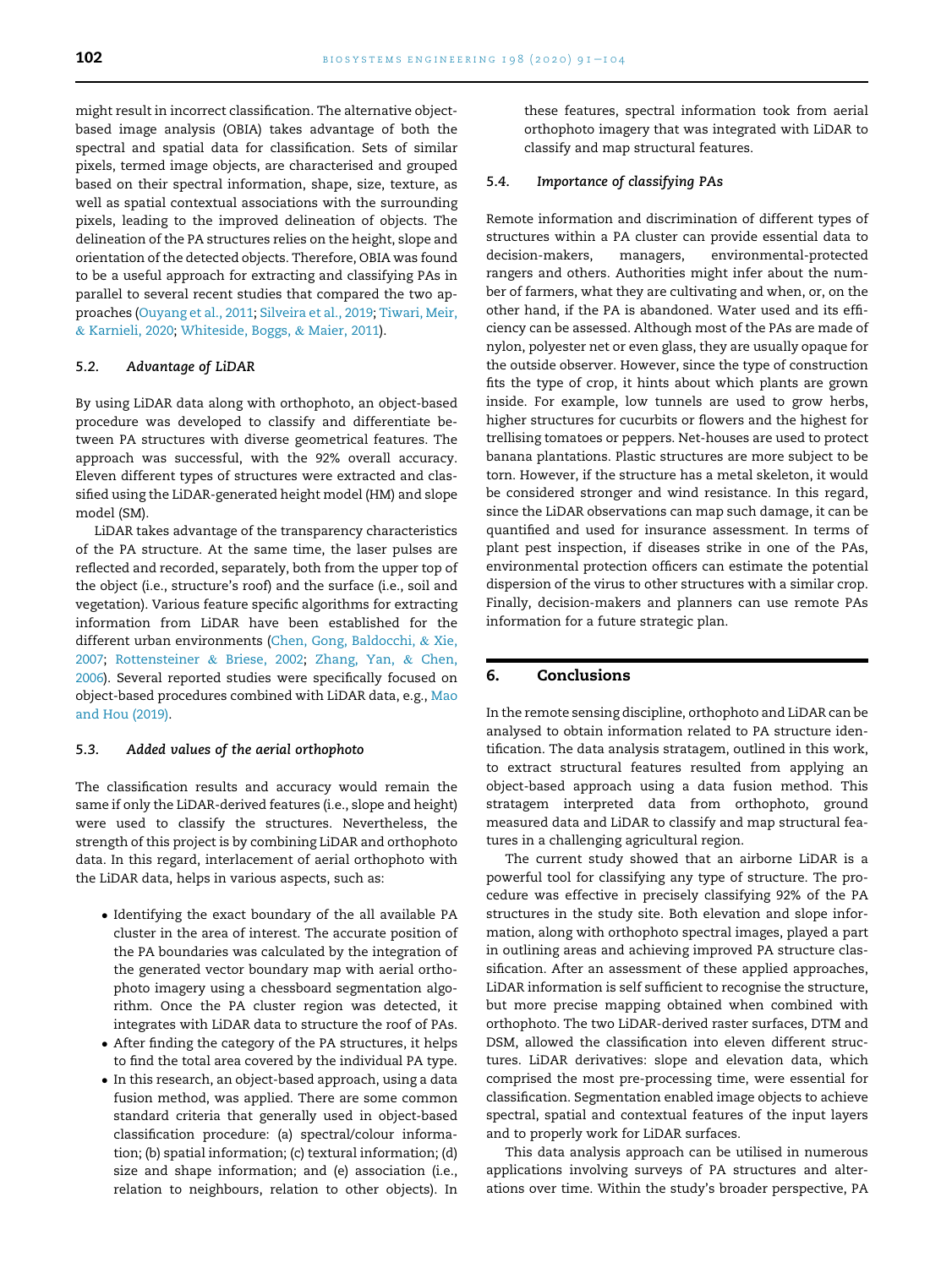structure classification data can be beneficial when correlated to the crop production rates. This information can be used to control the amount of light reaching the crop, the requirement of natural ventilation, humidity and temperature to enhance crop yield within PAs. In order to formulate future recommendations, this study might help the local ministry of agriculture to obtain an accurate picture of what crop strains are currently being grown, in which type of PA structure, and what yields are obtained. This could help to understand the actual crop pattern and their growth with a specific PA structure. Typically, baseline crop data is collected through questionnaires sent to farmers, a very time-consuming process for the collection and also in terms of data analysis. For decision-makers and managers, it might be highly desirable and/or beneficial to provide an automated system to collect baseline PA structure data and update that data periodically.

#### Funding

This research did not receive any specific grant from funding agencies in the public, commercial or not-for-profit sectors.

#### Declaration of competing interest

35 26° E

30.83°

The authors declare that they have no known competing financial interests or personal relationships that could have appeared to influence the work reported in this paper.

35.27° E

35.27° E

# <span id="page-12-4"></span>Appendix-A

## references

- <span id="page-12-2"></span>Agüera, F., & Liu, J. G. (2009). Automatic greenhouse delineation from QuickBird and Ikonos satellite images. Computers and Electronics in Agriculture, 66(2), 191-200. [https://doi.org/10.1016/](https://doi.org/10.1016/j.compag.2009.02.001) [j.compag.2009.02.001](https://doi.org/10.1016/j.compag.2009.02.001)
- <span id="page-12-3"></span>Antonarakis, A. S., Richards, K. S., & Brasington, J. (2008). Objectbased land cover classification using airborne LiDAR. Remote Sensing of Environment, 112(6), 2988-2998. [https://doi.org/](https://doi.org/10.1016/j.rse.2008.02.004) [10.1016/j.rse.2008.02.004](https://doi.org/10.1016/j.rse.2008.02.004)
- <span id="page-12-0"></span>Ben-Yakir, D., Antignus, Y., Offir, Y., & Shahak, Y. (2012). Colored shading nets impede insect invasion and decrease the incidences of insect-transmitted viral diseases in vegetable crops. Entomologia Experimentalis et Applicata, 144(3), 249-257. <https://doi.org/10.1111/j.1570-7458.2012.01293.x>
- <span id="page-12-5"></span>Bournet, P. E., & Boulard, T. (2010). Effect of ventilator configuration on the distributed climate of greenhouses: A review of experimental and CFD studies. Computers and Electronics in Agriculture, 74(2), 195-217. [https://doi.org/10.1016/](https://doi.org/10.1016/j.compag.2010.08.007) [j.compag.2010.08.007](https://doi.org/10.1016/j.compag.2010.08.007)
- <span id="page-12-1"></span>Carvajal, F., Agüera, F., Aguilar, F. J., & Aguilar, M. A. (2011). Relationship between atmospheric corrections and trainingsite strategy with respect to accuracy of greenhouse detection process from very high resolution imagery. International Journal of Remote Sensing, 31(11), 2977-2994. [https://doi.org/10.1080/](https://doi.org/10.1080/01431160902946580) [01431160902946580](https://doi.org/10.1080/01431160902946580)

**Neta** B 90.83 12 30.82°N z 30.82°N 30.82° leight Model (m) **High: 18.65** 0.8 Kilometers  $0.2$  $Low: 0$  $35.27^{\circ} E$ 35.27° E 35.26° E

**10.83°** 

Fig. A1 – Original aerial photograph (left) vs. the HM, showing the observed differences between the orthophoto (2010) and the LiDAR (2012). Structures marked as 1 and 2, are new structures while 3 is a torn structure that was repaired.